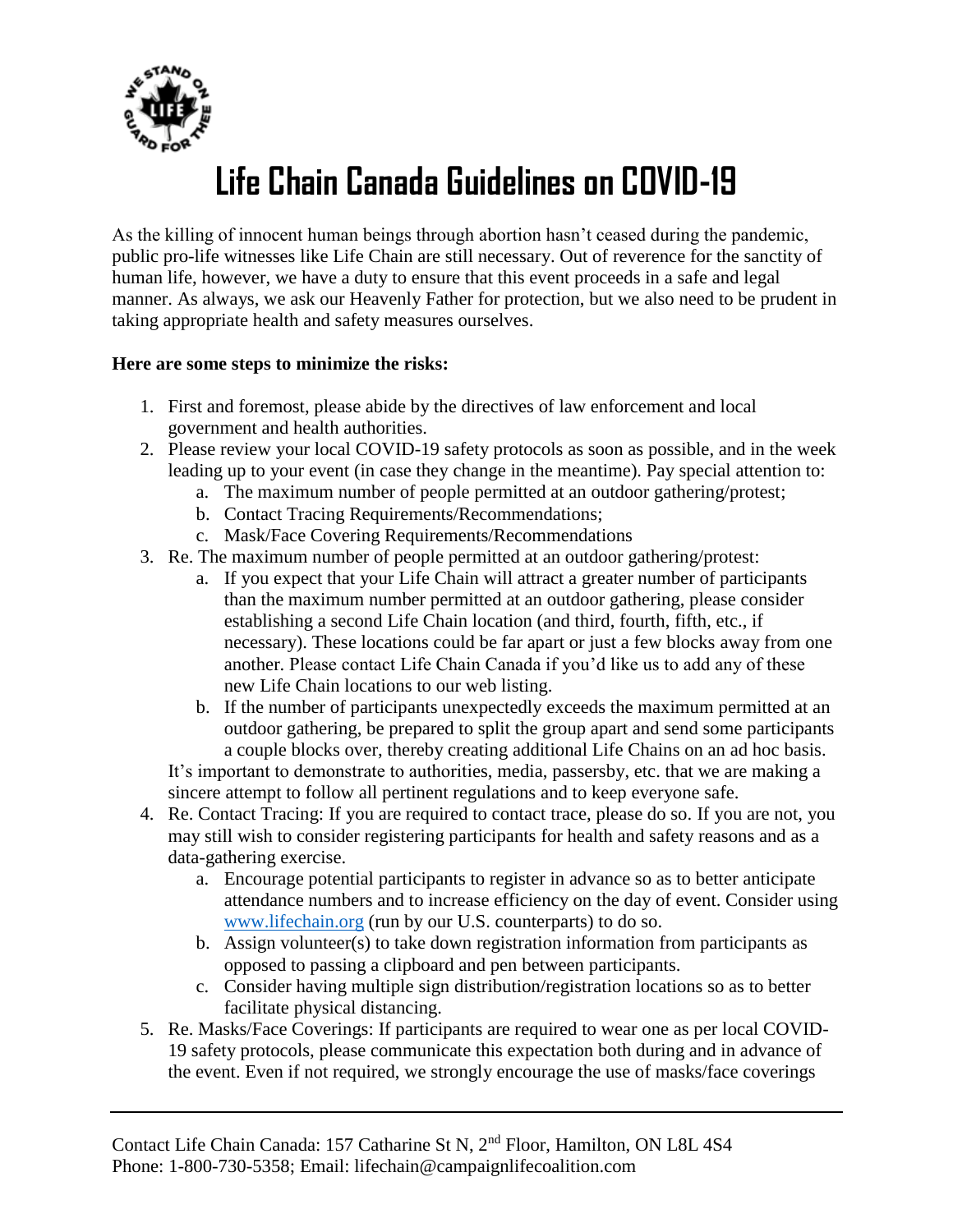

during Life Chain, not only to reduce the likelihood of contraction/transmission of COVID-19, but also to clearly communicate to all passersby that participants are taking health and safety seriously. However, in absence of any local requirements, we leave it up to each individual organizer to determine whether it is necessary to mandate mask usage or not. If there's heavy pedestrian traffic at a particular Life Chain location, mask usage will most likely be necessary. If a particular Life Chain location is in a remote area, it may be acceptable for participants to take off their masks once sufficiently distanced from one another.

- 6. Please review the [updated Life Chain Code of Conduct.](https://www.campaignlifecoalition.com/shared/media/editor/file/2020%20Life%20Chain%20Code%20of%20Conduct%281%29.pdf) It is available at [www.campaignlifecoalition.com/life-chain.](http://www.campaignlifecoalition.com/life-chain) Please disseminate it to any communities (e.g. local pro-life group or church members) you expect to participate in Life Chain.
- 7. Please bring hand sanitizer for your own use and to offer some to participants before handing them signs, in case they did not bring hand sanitizer of their own.
- 8. IMPORTANT: Ensure that participants are two metres apart from each other at ALL TIMES, unless they are part of the same family/social circle/bubble. Organizers have always been encouraged to space out participants to make the Life Chain seem as large as possible, and now there's a health-related reason to do so. Do not hesitate to spread out over multiple blocks, even if it means participants have to spend some time moving further down.
	- a. If your intended Life Chain location does not allow for physical distancing (e.g. the sidewalks are too narrow), please select a new Life Chain location (and inform Life Chain Canada) or be prepared to send participants a few blocks over to an area that does permit proper physical distancing.
	- b. Consider creating visual cues, e.g. with chalk, or using pre-existing cues, e.g. sidewalk slabs, to ensure participants are sufficiently distanced.
	- c. If anyone (participant, passerby, counter-protester) begins to encroach on the space of another individual, he/she should be politely asked not to do so. Be prepared to call law enforcement if someone is posing a threat to health and safety and is refusing to comply with polite requests to respect physical distancing rules.
- 9. While we encourage you to take photos of your Life Chain, please avoid having participants pose for a group photo, as it is not conducive to physical distancing.
- 10. Please remember to remind participants to remain in silent prayer, regardless of the response of passersby or counter-protesters, as talking, shouting, or singing increases the likelihood of spreading COVID-19.
- 11. Make sure to use hand sanitizer and/or wash your hands after collecting the Life Chain signs. You may also consider permitting Life Chain participants to take the signs home.
- 12. Please be prepared to explain what steps you are taking to protect health and safety should anyone (law enforcement, media, etc.) inquire, and consider taking along a copy of the [updated Life Chain Code of Conduct](https://www.campaignlifecoalition.com/shared/media/editor/file/2020%20Life%20Chain%20Code%20of%20Conduct%281%29.pdf) and your local COVID-19 guidelines. Remember that even during a pandemic, you still have a constitutionally-protected right to protest and that other groups (like Black Lives Matter) have done so. Prime Minister Justin Trudeau himself attended such a protest.